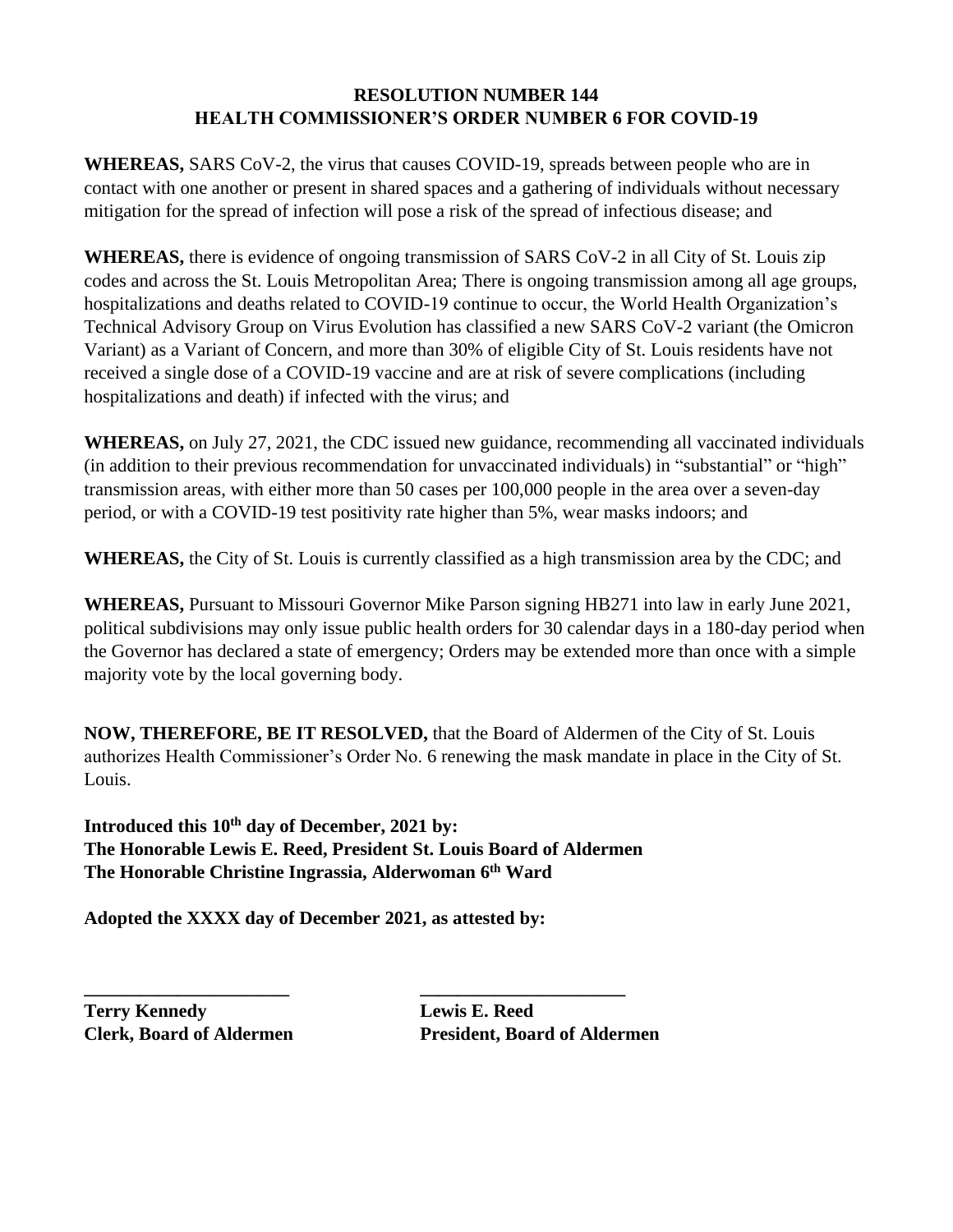

**FREDRICK ECHOLS, M.D. HEALTH COMMISSIONER**

**CITY OF ST. LOUIS 1520 MARKET STREET ST. LOUIS, MO 63103 (314) 612-5100**

**TISHAURA JONES MAYOR**

## **HEALTH COMMISSIONER'S ORDER NO. 6**

This Order No. 6 shall become effective on December 23, 2021 at 12:00 am and will continue to be in effect for 30 calendar days, subject to extension.

My intent is to ensure that the maximum number of individuals take prudent precautions to reduce the exposure to, and slow the spread of, SARS CoV-2, the virus that causes COVID-19. All provisions of this Order shall be interpreted to effectuate this intent.

Whereas, there is evidence of ongoing transmission of SARS CoV-2 in all City of St. Louis zip codes and across the St. Louis Metropolitan Area. There is ongoing transmission among all age groups, hospitalizations and deaths related to COVID-19 continue to occur, the World Health Organization's Technical Advisory Group on Virus Evolution has classified a new SARS CoV-2 variant (the Omicron Variant) as a Variant of Concern, and more than 30% of eligible City of St. Louis residents have not received a single dose of a COVID-19 vaccine and are at risk of severe complications (including hospitalizations and death) if infected with the virus; and

Whereas, on July 27, 2021, the Centers for Disease Control and Prevention (CDC) issued new guidance, recommending all vaccinated individuals (in addition to their previous recommendation for unvaccinated individuals) in "substantial" or "high" transmission areas, with either more than 50 cases per 100,000 people in the area over a seven-day period, or with a COVID-19 test positivity rate higher than 5%, wear masks indoors. According to the CDC, Missouri remains a "high transmission" jurisdiction and St. Louis is a "substantial transmission" jurisdiction as of December 8, 2021.

By the authority vested in me by Article XIII, Section 14-C(c) of the Charter of the City of St. Louis, I hereby order as follows:

- 1. Individuals, both vaccinated and unvaccinated, age 5 and older shall be required to properly wear a face covering that covers the wearer's nose and mouth while in indoor and enclosed public buildings and spaces, and public transportation vessels in the City of St. Louis. While on duty, all City of St. Louis employees shall wear a face covering when riding in City vehicles with one or more other individuals.
- 2. Exceptions to the required face covering are recognized for:
	- a. Individuals who have an official order or documentation from a medical or behavioral health provider to not wear face coverings;
	- b. Individuals who are seated in a restaurant or bar and are actively engaged in consuming food or drink;
	- c. Individuals who have trouble breathing, or are unconscious, incapacitated, or otherwise unable to remove the face covering without assistance;